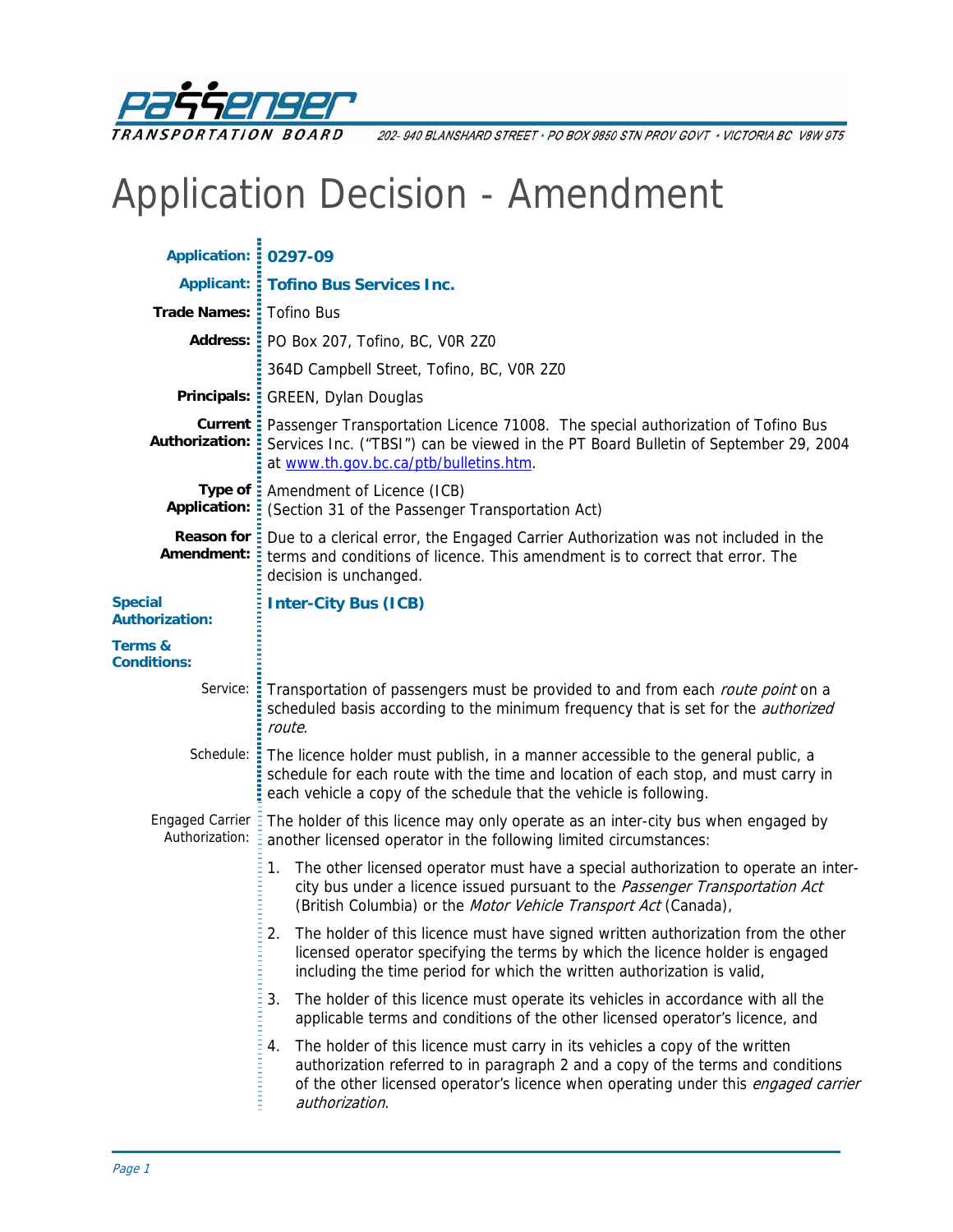| <b>Express Authorization:</b> | Transportation of standees is authorized only when all of the following conditions are<br>met:                                                                                                                                                                                                                                                                                                          |                                          |                                                                                   |  |  |
|-------------------------------|---------------------------------------------------------------------------------------------------------------------------------------------------------------------------------------------------------------------------------------------------------------------------------------------------------------------------------------------------------------------------------------------------------|------------------------------------------|-----------------------------------------------------------------------------------|--|--|
|                               | 1. The licence holder has current and proper insurance coverage for the<br>transportation of standees,                                                                                                                                                                                                                                                                                                  |                                          |                                                                                   |  |  |
|                               | 2.<br>or for a distance that exceeds 30 road kilometres, and                                                                                                                                                                                                                                                                                                                                            |                                          | Passengers are not permitted to stand for a period that is longer than 30 minutes |  |  |
|                               | 3.<br>when standees are being transported.                                                                                                                                                                                                                                                                                                                                                              |                                          | Freight and passenger baggage is not carried in the passenger compartment         |  |  |
| Route Overlap:                | The licence holder may publish schedules and operate vehicles in a way that<br>consolidates the District of Tofino - City of Nanaimo portion of Routes 1 and 2 on the<br>condition that:                                                                                                                                                                                                                |                                          |                                                                                   |  |  |
|                               | (a) passengers traveling northbound via the consolidation point of Nanaimo are able<br>to continue their trip to their destination north and west of Nanaimo, and                                                                                                                                                                                                                                       |                                          |                                                                                   |  |  |
|                               | (b) the scheduled wait time at the consolidation point of Nanaimo does not exceed<br>30 minutes.                                                                                                                                                                                                                                                                                                        |                                          |                                                                                   |  |  |
|                               | When inter-city bus routes are consolidated and the above "route overlap" conditions<br>are met, the operation of one vehicle on the District of Tofino – City of Nanaimo<br>corridor is deemed, with respect to route frequency determinations, to be a vehicle<br>operating on both routes.                                                                                                           |                                          |                                                                                   |  |  |
| <b>Activation:</b>            | Direction to the Registrar of Passenger Transportation:                                                                                                                                                                                                                                                                                                                                                 |                                          |                                                                                   |  |  |
|                               | The Registrar may amend the TBSI licence to incorporate the changes in minimum<br>route frequency as set out in the terms and conditions below. An amended licence<br>may only be issued after TBSI has given the Registrar copies of newspaper notices<br>that were published in affected communities. The newspaper notices must meet the<br>requirements set out under "Direction to the Applicant." |                                          |                                                                                   |  |  |
| <b>Route Number:</b>          | $1$ of $3$                                                                                                                                                                                                                                                                                                                                                                                              |                                          |                                                                                   |  |  |
| Terminating Point 1:          | City of Nanaimo<br>в                                                                                                                                                                                                                                                                                                                                                                                    |                                          |                                                                                   |  |  |
| Terminating Point 2:          | District of Tofino                                                                                                                                                                                                                                                                                                                                                                                      |                                          |                                                                                   |  |  |
| Authorized Route:             | <b>Route Points</b>                                                                                                                                                                                                                                                                                                                                                                                     | <b>Daily Minimum</b><br>(each direction) | <b>Total Weekly Minimum</b>                                                       |  |  |
|                               | City of Nanaimo                                                                                                                                                                                                                                                                                                                                                                                         | 2                                        | 32                                                                                |  |  |
|                               | Wellington                                                                                                                                                                                                                                                                                                                                                                                              | 1 fd                                     | 28 fd                                                                             |  |  |
|                               | Nanoose                                                                                                                                                                                                                                                                                                                                                                                                 | 1 fd                                     | 28 fd                                                                             |  |  |
|                               | Craig's Crossing                                                                                                                                                                                                                                                                                                                                                                                        | 1 fd                                     | 28 fd                                                                             |  |  |
|                               | City of Parksville                                                                                                                                                                                                                                                                                                                                                                                      | $\overline{a}$                           | 32                                                                                |  |  |
|                               | Coombs                                                                                                                                                                                                                                                                                                                                                                                                  | 2 fd                                     | 32 fd                                                                             |  |  |
|                               | <b>Hilliers</b>                                                                                                                                                                                                                                                                                                                                                                                         | 2 fd                                     | 32 fd                                                                             |  |  |
|                               | Cameron Lake                                                                                                                                                                                                                                                                                                                                                                                            | 2 fd                                     | 32 fd                                                                             |  |  |
|                               | City of Port Alberni                                                                                                                                                                                                                                                                                                                                                                                    | 2                                        | 32                                                                                |  |  |
|                               | District of Ucluelet                                                                                                                                                                                                                                                                                                                                                                                    | 1                                        | 14                                                                                |  |  |
|                               | District of Tofino                                                                                                                                                                                                                                                                                                                                                                                      | 1                                        | 14                                                                                |  |  |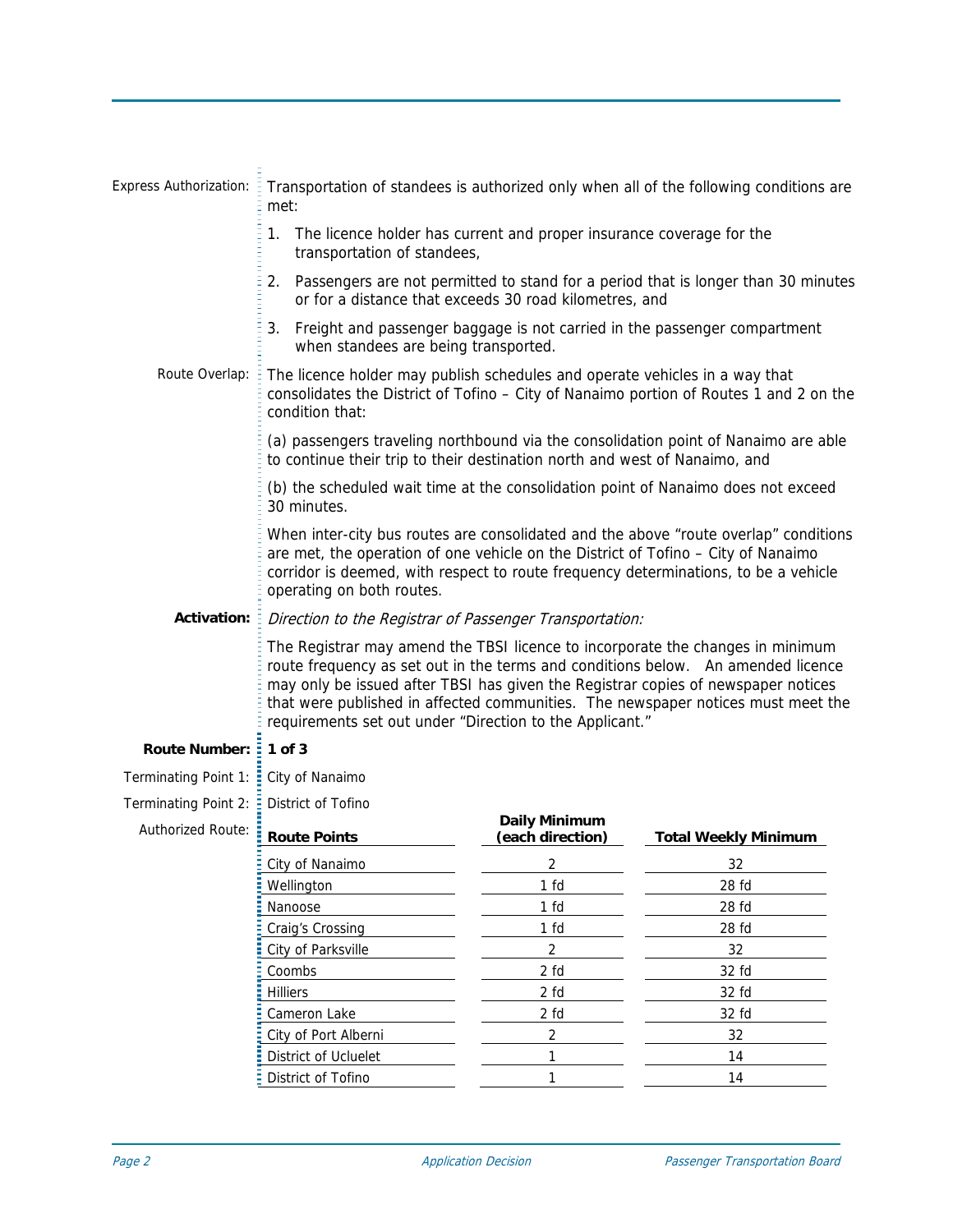| <b>Route Number:</b>             | 2 of 3                                                                                                                                                                                                                                                                                                                               |                                          |                                |  |
|----------------------------------|--------------------------------------------------------------------------------------------------------------------------------------------------------------------------------------------------------------------------------------------------------------------------------------------------------------------------------------|------------------------------------------|--------------------------------|--|
| Terminating Point 1:             | City of Victoria<br>Ξ                                                                                                                                                                                                                                                                                                                |                                          |                                |  |
| Terminating Point 2:<br>÷        | District of Tofino                                                                                                                                                                                                                                                                                                                   |                                          |                                |  |
| <b>Authorized Route:</b>         | <b>Route Points</b>                                                                                                                                                                                                                                                                                                                  | Daily Minimum (each<br>direction)        | <b>Total Weekly</b><br>Minimum |  |
|                                  | City of Victoria                                                                                                                                                                                                                                                                                                                     | 1                                        | 2                              |  |
|                                  | District of Saanich                                                                                                                                                                                                                                                                                                                  | 1                                        | 2                              |  |
|                                  | City of Nanaimo                                                                                                                                                                                                                                                                                                                      | 1                                        | 2                              |  |
|                                  | City of Port Alberni                                                                                                                                                                                                                                                                                                                 | 1                                        | $\overline{2}$                 |  |
|                                  | Ucluelet / Tofino Junction                                                                                                                                                                                                                                                                                                           | 1                                        | 2                              |  |
|                                  | Pacific Rim National Park                                                                                                                                                                                                                                                                                                            | 1                                        | 2                              |  |
|                                  | Tofino Airport / Golf Course                                                                                                                                                                                                                                                                                                         | 1                                        | 2                              |  |
|                                  | District of Tofino                                                                                                                                                                                                                                                                                                                   | 1                                        | 2                              |  |
| Seasonal Minimums:               | The Daily Minimum is in effect from March 1 through until October 31 each year.<br>А.<br>The Weekly Minimum is in effect from November 1 through until the last day of February<br>В.<br>each year.                                                                                                                                  |                                          |                                |  |
|                                  |                                                                                                                                                                                                                                                                                                                                      |                                          |                                |  |
| Limited Pick Up &                | Northbound (City of Victoria to District of Tofino):                                                                                                                                                                                                                                                                                 |                                          |                                |  |
| Drop Off:                        | After leaving the Capital Regional District, passengers may not be picked up until reaching the<br>City of Nanaimo. Passengers originating in the Capital Regional District may not be dropped off<br>in the Cities of Nanaimo and Parksville, or at the route points of Wellington, Craig's Crossing,<br>Hilliers and Cameron Lake. |                                          |                                |  |
|                                  | Southbound (District of Tofino to City of Victoria):                                                                                                                                                                                                                                                                                 |                                          |                                |  |
|                                  | After leaving the City of Port Alberni, no passengers destined for the Capital Regional District may<br>be picked up or dropped off except for passengers that boarded at the City of Port Alberni or<br>points west thereof.                                                                                                        |                                          |                                |  |
| <b>Route Number:</b>             | 3 of 3                                                                                                                                                                                                                                                                                                                               |                                          |                                |  |
| Terminating Point 1:             | District of Tofino                                                                                                                                                                                                                                                                                                                   |                                          |                                |  |
| Terminating Point 2:             | District of Ucluelet<br>Е                                                                                                                                                                                                                                                                                                            |                                          |                                |  |
|                                  | Seasonal Operation: <b>E</b> Service must begin each year on March 1 and then cease on October 31.                                                                                                                                                                                                                                   |                                          |                                |  |
| Authorized Route: : Route Points |                                                                                                                                                                                                                                                                                                                                      | <b>Daily Minimum</b><br>(each direction) |                                |  |
|                                  | District of Tofino                                                                                                                                                                                                                                                                                                                   | 1                                        |                                |  |
|                                  | Pacific Rim National Park                                                                                                                                                                                                                                                                                                            | 1                                        |                                |  |
|                                  | District of Ucluelet                                                                                                                                                                                                                                                                                                                 | 1                                        |                                |  |
| Transfer of a licence:           | This special authorization may not be assigned or transferred except with the                                                                                                                                                                                                                                                        |                                          |                                |  |
|                                  | approval of the Board pursuant to section 30 of the Passenger Transportation Act.                                                                                                                                                                                                                                                    |                                          |                                |  |